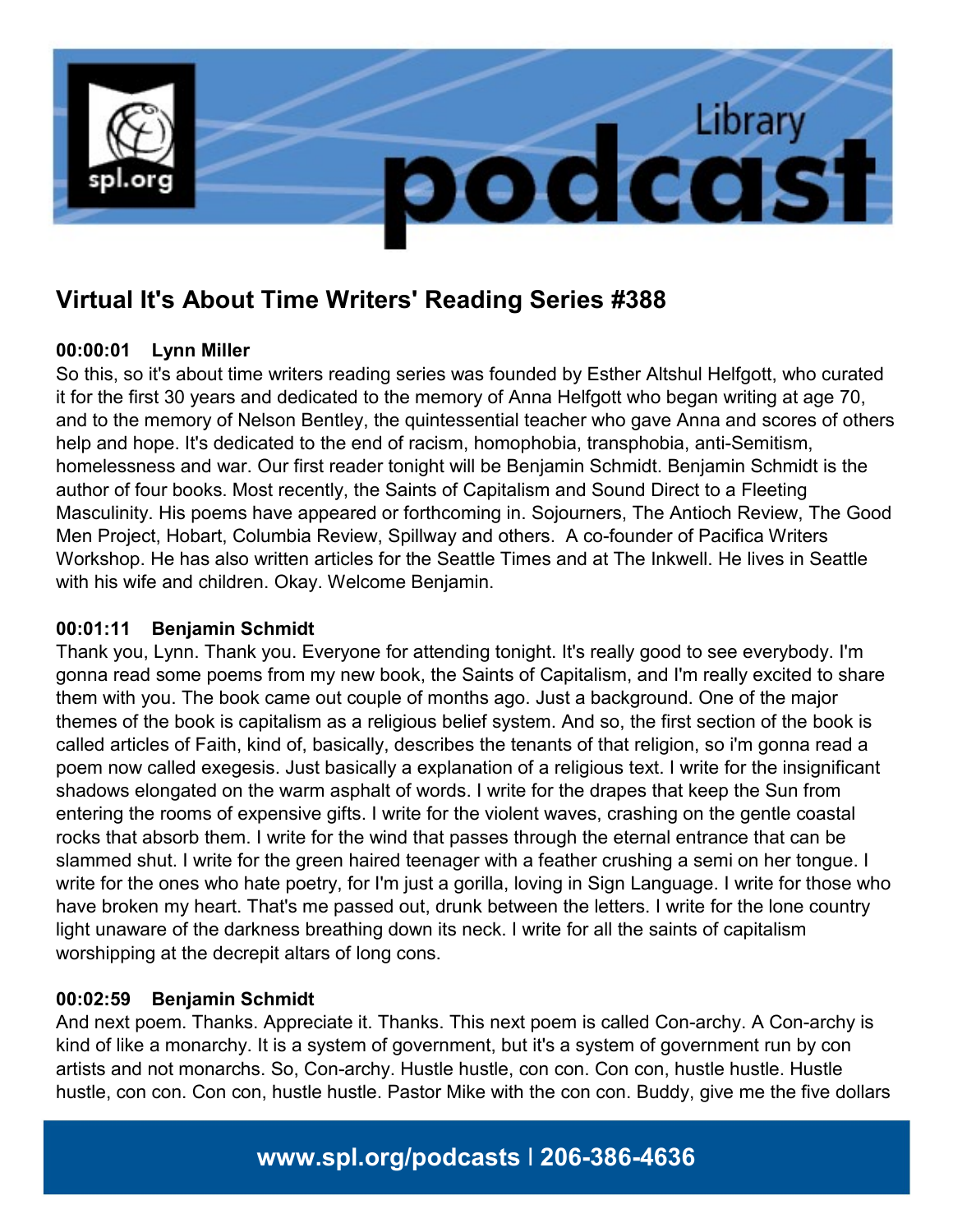in your wallet and I'll give you \$1 that will transform into the breast of an angel after 90 days. Marlene Kneedler with the hustle hustle. I guarantee your old shoes of gold inside of them. You need to hoard your gold. My dog Sparkles can lick those laces right down to the nuggets. Mad Dog Murphy with the con con. Listen amigo, you need to stop reading books and plant your extra time on the side of a mountain, a grove of saved trees will grow, filled with wood nymphs. Jonathan Clark with the hustle hustle. I know it looks like we gave your job to a robot, Paul, but immigrants stole it. They're climbing out of beer cans. They're invading North Dakota. Rainbow Richards with the con con. Sure. Your professor has a few fancy degrees, but can she tell you how snakes evolved from toothbrushes? How horses are made from snow? Well, Saint Lulu can. Dr. Orchard with the hustle, hustle. Our research proves that staring languidly out of a window for 30 minutes a day can help a person build the meaningful relationships they will have to ruin to get ahead. New website with the con con. Toiletism, a term describing jokes meant to mock a person's bodily functions. Example: making fun of my farts again, Joe? You're such a toiletist. Mary Higgins with the hustle hustle. There's a hot new press marketing poetry collections to drug dealers. Each book is hardcover and contains a space inside the back cover with enough room to hide a stash. The prestigious council with the con con. Don't worry. Aging is no longer relevant to us. You're not getting older. The fat of your paunch will rise upwards to smooth out the wrinkles on your face, Senator Barry with the hustle, hustle. Of course, this is a democracy. We just can't let you vote this year, Aneya. If you vote, that will make it less Democratic for everyone else. Hustle hustle, con con. Con con, hustle hustle. Hustle hustle. con con. Con con, hustle hustle.

## **00:05:56 Benjamin Schmidt**

Thank you. And the next section of the book is the title section. So it's the Saints of capitalism and in the book, we're all saints of capitalism because we all live under the system. And so this part examines the lives of all kinds of folks. Rich, poor and everyone in between. And so I'm going to read a poem now called honor. To address me they say "your honor." The robe, the bench, the gavel relics in this Holy Temple of capitalism. And I too am honorable, went to the right schools, succeeded in the right jobs, married the right woman, had the right number of kids, helped the right people, asked the right people to help me. Every door is big enough for honor to pass through. But is mine the honor of the tiger? Or the Zookeeper who feeds him? Where is my honor at 3 a.m., when thoughts shinny to rooftop murders? Where was it the night I held her down and forced her to touch me? Was it honor itself that allowed that night and all the nights after? I have inhaled honor, like the second hand smoke of a cigar while playing golf with senators. Honor is what keeps me in this wealthy community. It means I don't have to shake the hand of anyone who bothers me. Today a disgraced nurse was in my court. She told us that she was ashamed of what she'd done. Her hands were shaking, like in an ancient dance or rite. But what I want to know is where does she get so much honor?

#### **00:07:42 Benjamin Schmidt**

This is called spider. Crossing a river in Africa, the spider shooting her blacksmith thread of melted down swords and armor. The world's molten madness, bridging, dangling over the water. The creature moves frantically, and to an observer miraculously, like some stressed out downtown commuter levitating to work. Surely this is a phantasmagorical outpouring of mighty engineering. Golden Gate sprung from a thimble that you would never believe if it hadn't bored you in second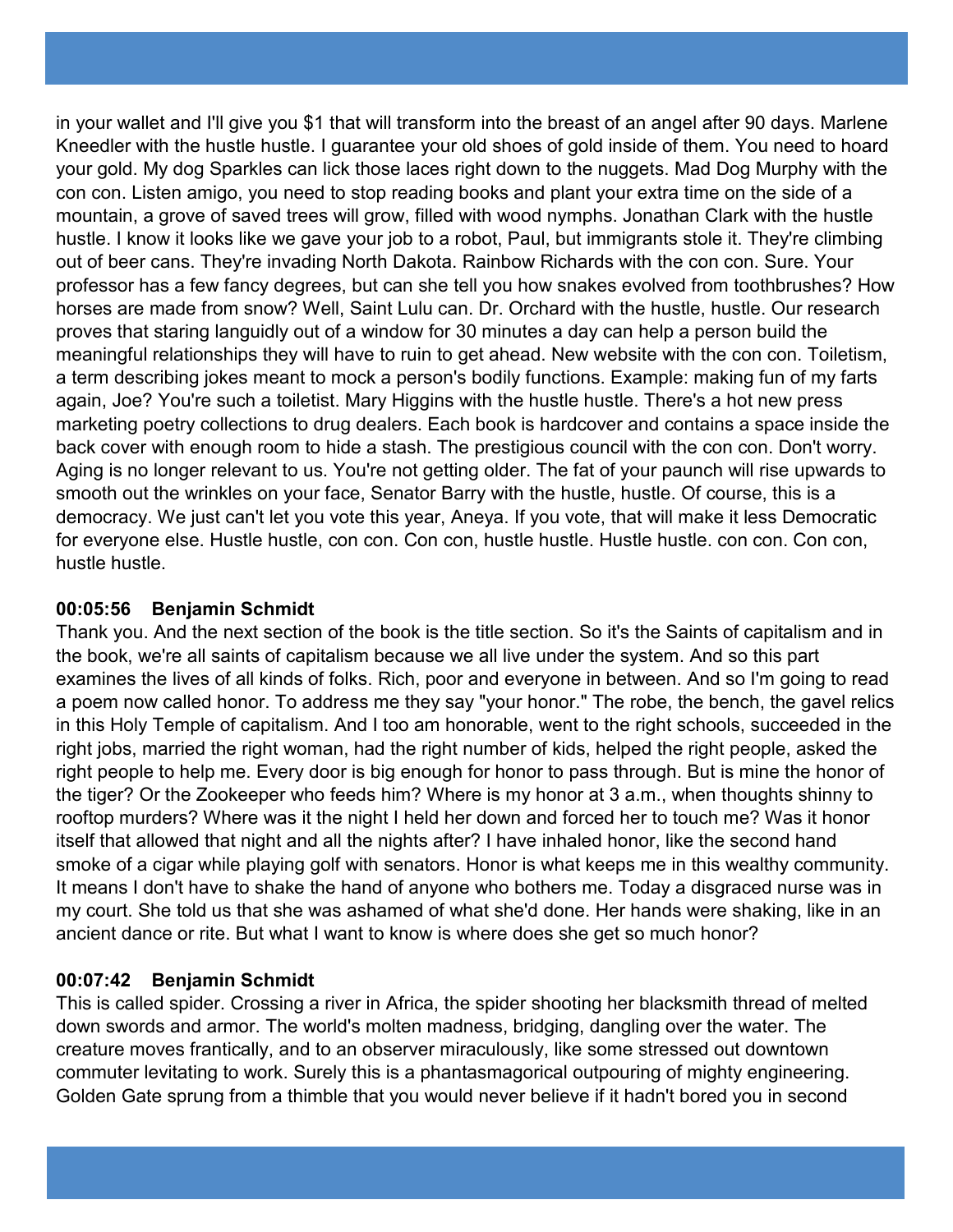grade like the kindness of Jesus Christ. When we wake up, we must scrub our knowledge with wonder every day. We must become stupidly smart, reciting information about toenails excited that they actually exist. See how the web spans the breadth of the river sparkling in the sunlight. Like the grid of a future city this great Cathedral of feasting towers above the current. The spider has toiled on her masterpiece. Intricate painting for the dead to be held. The bugs writhe in the snare. The spider climbed to wrap each of them in the gloom of grace and light. Thank you so much. And this one's called House. Light drowns in clouds sinking down to a suburban street. And in this overcast wreck of sun corpses, pale limbs and faces come to rest outside the houses on this block. Here, gossiping gardens invite you in for conversation. Frank fences don't want to see you around. The house with the red door has a low voice like a Hollywood actress from the 50s. The bright blue house is always talking absent-mindedly about the rocks in her yard. Mary watched it all from her window. She suspects her house looks sad, brown paint mumbling about the slights of the past. Mary herself inside. Her dolor has spread through cup stains and scratches on the plates ever since her boys left her here all alone. Must a house take on the moods of an owner? Surely felicitous houses must contain the morose from time to time. Surely her boys must love her. For all the messes she cleaned with rags and silence. More sun corpses descend. After a few months of hunger, Mary finds herself refreshed in their rotting light. And thank you. The next section of the book is entitled My Autohagiography. So, hagiography being a biography of a saint. And all, you know, my autobiography being my own story. This is my own story as a fellow saint of capitalism. I'm going to read a poem now called Wisconsin, because I used to live in Wisconsin. I remember fields so wide they could grow Civil War Reenactors. I remember of the creek that ran through our land, like an old relationship. Banks of familiar yet, perilous adventures, and bridges made from the broken sticks. I remember the woods that still haunt my dreams with shipwreck trunks of Elm and Ash and Oak. pulling the land down into an alien ocean. The Dogwood rising to look me in the eye with a Shakespearean speech of red stems. I remember the seasons that felt closer than the neighbors. Winter had a drinking problem, not waking up to melt the snows till noon. Autumn was a handsome redhead, too shy to tell the girls his feelings until it was too late. Spring was middle-aged, rediscovering herself through yoga, bending and twisting with new life. But her Joy seemed kind of fake. Summer was relaxed, always eating peanuts. Born into wealth, he smokes such long cigars. I remember myself on this land exposed where no one could see me. Not happier, not better. Just trying to find myself lost in the woods. Thanks. This is called Accomplishment. Appreciate, appreciate you. At the park, my daughter climbs to the top of the slide. Her teeth bared tenaciously with something greater than will. Her force of a face pushes its way through, tiny hands grip pieces of plastic, boots find foothold as she scales this pretend peak. On her back I see lines of transformation like national borders imposing a vision upon a continent. When she reaches the top, I cheer her down the slide. She tells herself, good job, and I laugh at the self-congratulation. She climbs a few more times. Skateboarders scrape words from pavement, a basketball bounces, bounces, clangs a giraffe off the rim and bounces again, dogs prance by pulling slavish owners by the leash. What lasting mark will any of us make with our little fists clenched? There is no violence like inertia. The sun finds a way to break through the leaves, catching me with a single ray. And this poem has a term in it that some folks might not be familiar with. The term is Haecceity and it was coined by a medieval Scottish monk philosopher named Duns Scotus. It basically means thisness, it refers to the unique qualities of every object thats separated from every other object in the universe. So, even if you're looking at two chairs that look identical,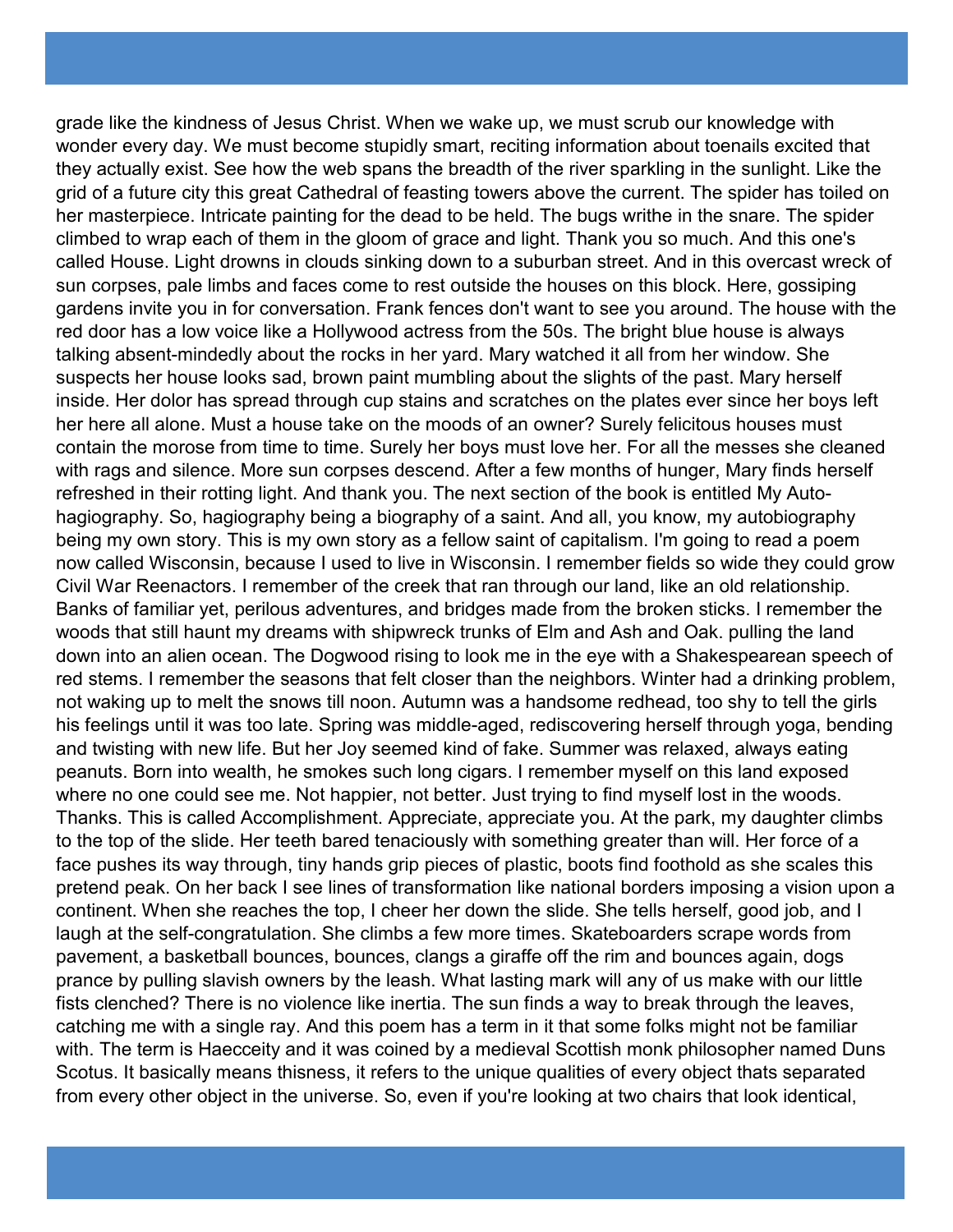according to Duns Scotus, each would be completely different because of its own Haecceity. Its own unique essence. So anyway, I find it to be an interesting idea, and this poem is called Belly. My wife's pregnant belly announces himself at the dinner table. He lets us all know he's very busy and important man with a Brooklyn accent. I'm creating a new life in here. The online reviews are incredible. He's doing extraordinary work. Sometimes I listened outside the studio to the strange noises coming from inside. A chainsaw, a fire extinguisher, an old bike horn. The expectation is thrilling. Still, does he have to be so arrogant? Walking ahead of my wife with his nose up in the air, demanding hamburgers at 4 a.m., pickles dipped in peanut butter for dinner. He exudes an unmistakable air of accomplishment. He's graced the cover of every magazine with that famous essence of futures. But it is not quiddity, that is forming on those long nights. It is Haecceity. The more confident he gets, the more he will diminish as a specific glory unfolds. He is not a shaper of forms. He is just a celebrity sitting in his studio dumbfounded, watching eyelids becoming new. And just one more. And this is from the last section of the book and that section is entitled, The Tyrant Cycle. And it's a poem cycle that describes a historical cycle by which a democratic state would slip into authoritarianism. And it was kind of inspired by a lot of reading I was doing about 4 to 5 years ago. Some patterns I saw in countries in which that had happened. And so anyway each poem in this represents a different phase in that process of slipping into authoritarianism. So I'm going to read number two. This is Modernization/Social Change. In which the unprepared Nation endures a catastrophic event or undergoes a form of modernization that threatens the established order. Did you see a breath blow up the sky? A skyscraper fall to its knees for one final prayer. Did you read the treaty? The government is exporting our waterfalls and importing exotic animals to roam free in the streets. Did you hear what the king said, babbling about mirrors inside his skull? They say he hasn't left his bed in days. Did you speak with the empty bellies, sliding along the sidewalks that torn packaging from a youth that's been devoured? Events brought us to the future. But when I wake up, I noticed the sky appears from the past. It shifted here pulled by needy clouds from the time we like to mythologize. It has stayed with us, as flags felt like veils over driveways and lawns. As the events grew so large, they could fit inside each one of us. Fathers and grandfathers with all their eloquence could not stop the flaming clouds from raining ashen human bodies. Mothers and grandmothers for all their strength, couldn't quite slap the knives from our hands. Thank you very much and I'll put a link to the book if anyone's interested in the chat. That's okay. Thank you.

#### **00:17:20 Lynn Miller**

Thank you so much Benjamin, please do put links in the chat so that we can find more of what we heard tonight. Thank you so much. It's a pleasure to hear you read. Before we get to our second featured reader, we're going to have have a open mic with Ginger [unclear]. Welcome, Ginger. And you have 3 minutes.

#### **00:17:47 Ginger**

Thank you. Three minutes. I'm going to read from one of my... I have two chap books. This is the second one. It's called Another Thing Coming: Poems and Stuff. I'm going to read the open dedication, Procrastination. So for today, I've found the way, I need to say just do it. So then again, I take the pen, but in the end, oh screw it. This section is called A Few Thinkettes. Now. I'm I've done this based on Winnie, the Pooh. Did you ever stop to think and then forget to start again? And then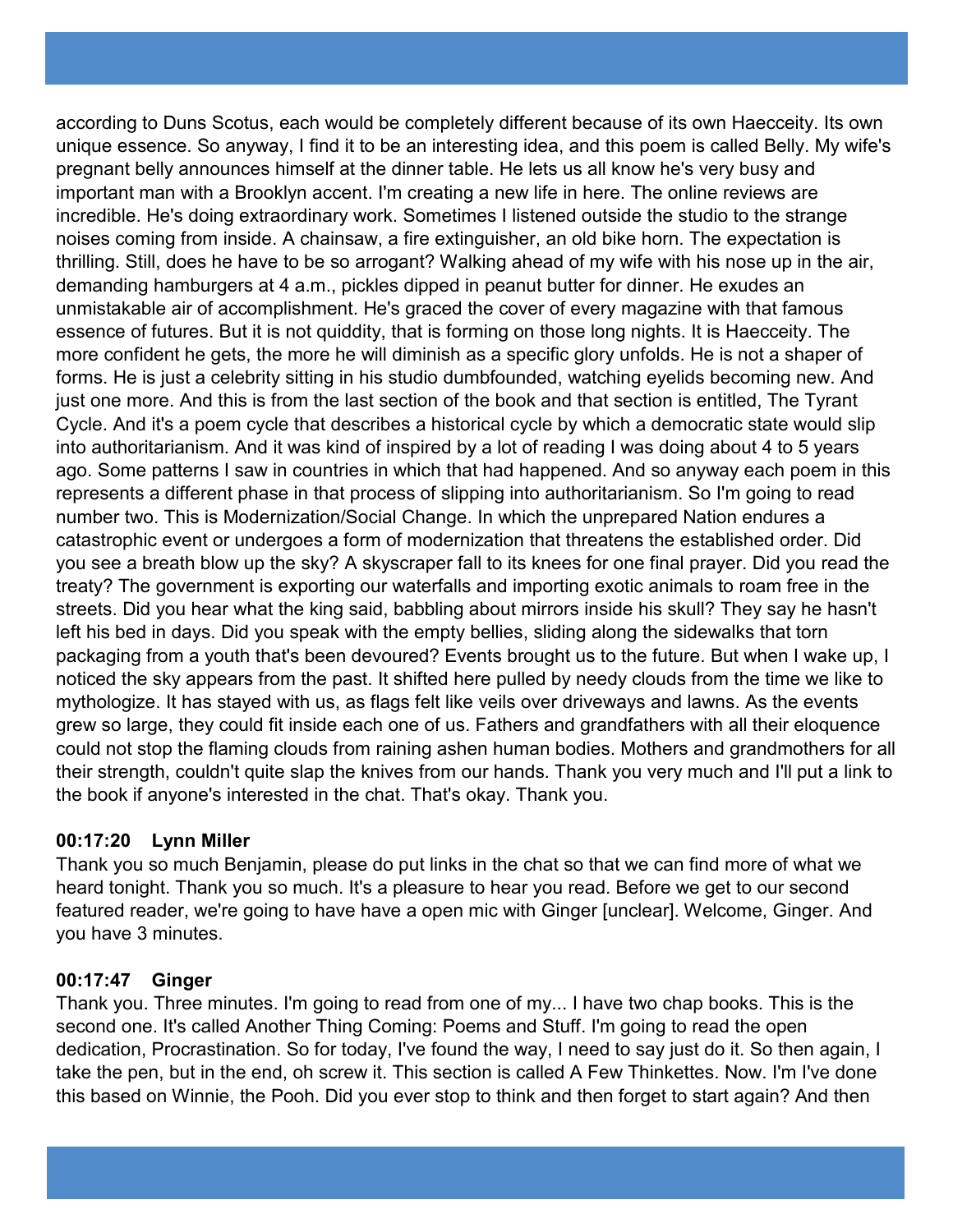another quote was sometimes I sits and thinks, and sometimes I just sits. So those were kind of where I got a lot of my inspiration. These are called A Few Thinkettes. so they're little short ones. Truth. What the Mind thinks the mouth says. What the heart feels the eyes tell. This one is called Mourning. Like m-o-u-r-ning. Wine and tears. Wine and cheese. Wine and laughter. This is called things to make you smile. And the title of the poem is. Let's do it. Let's do it. Okay. Well, let's well, should we? Why should we? Do you really think we ought to? I don't know. Do you think we could? Maybe I could. Could you? Don't know why I couldn't. Yes, I would. You would? Really? Wouldn't you? I would, if you convince me, we should. I wouldn't unless you could. Well I would if I could with you. And I would, if I could with you. Would you? Okay. Let's do it. Oh, I really shouldn't. This is called Morning Dance. And I also call it kind of a poem. It's... it just came to me one time. Morning Dance (and this is morning, like, early morning). Good morning said sound playfully. Silence stirred, blinked open her eyes. Such exuberance, she thought as she started to awaken. Sound, having been awake since time began, bounded gaily among the wildflowers as she's saying, "it's time to play, to ride the wind. Accompany me so I can sing." Silence rose up slowly, collected her skirts about her and prepared to take the hand of Sound. "Ready?" chirpped Sound. "Sigh," breathed Silence. They hopped up, landed on the wind waves and rode off hand-in-hand. Sound was singing in all directions. Silence played her accompanying role, but all the, while she was dreaming to herself of winter time. "In winter time," she smiled, "I will again be able to hear the beautiful Silence of a snowflake falling."

## **00:22:07 Lynn Miller**

Thank you so much, Ginger. That was really great. And I really appreciate you jumping in and doing Open Mic. Thank you so much.

#### **00:22:17 Ginger**

I appreciate the opportunity.

#### **00:22:20 Lynn Miller**

Yeah, it's a great pleasure. We are going to have our second featured reader. Now. I'll introduce her. Anna Dahland writes about immigration, parenting and identity. She teaches English as a second language and academic writing at North Seattle College and Edmonds College, and is co-author of several textbooks. She is a former professor of English education at Chonnam National University in South Korea, a child, immigrant parent and foster parent. Anna is currently writing a three-part motherhood and identity memoir series. The next book in the series, Almost Korean, chronicles 15 years of living in South Korea, where she married, raised children and adopted children. It is slated for publication in late 2022. Known as Anna Kim to her students, Anna lives and works from her home in Shoreline, Washington. So, welcome Anna. Please take it away.

#### **00:23:25 Anna Dahland**

Thank you so much. I'm kind of glad that that intro was kind of long because I was sitting here thinking about how to intro this reading. This comes from the first, in what I hope is going to be a series. It's called Swedish Again: A Memoir of Motherhood and Identity. And I have to take the first minute of my time to set up the situation because it's rather complex. I was a single mother of five that were teenagers. And and I met a guy who was a single father of six. And we decided it would be a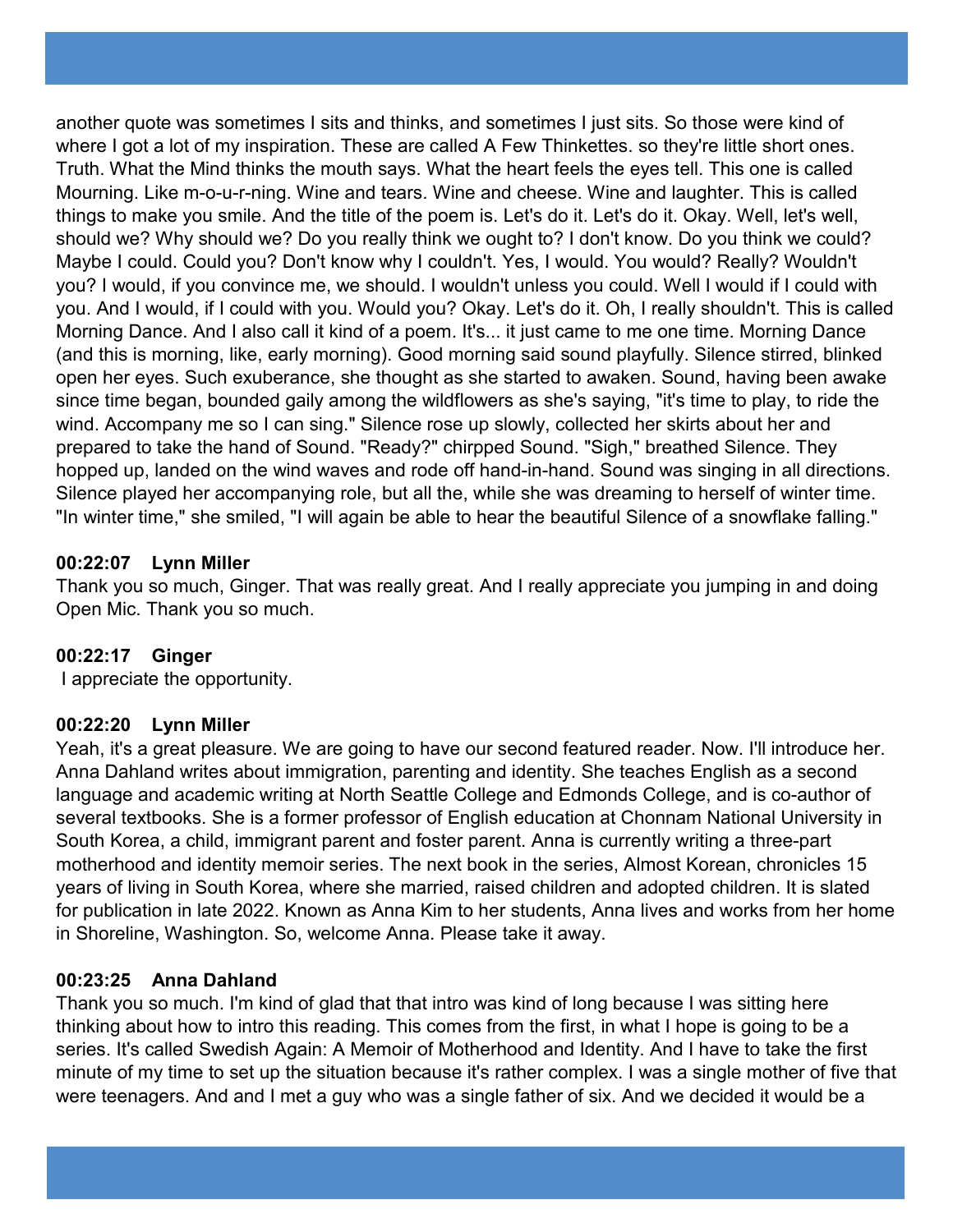great idea to get married. So he lived in Sweden, which was where I had been a child immigrant from, I grew up in America. I'm American. The only claim to fame about Sweden was that my mother had forced me to speak the language. So I was fluent in Swedish. So we he moved his crew to Seattle. This was in 2010 and then didn't like it, didn't like me, didn't want to stay and puff the marriage was over. He moved back to Sweden and then didn't want me to have contact with his six kids. Which broke my heart. Fast forward ... we're getting there. Fast forward to four years later. I got a phone call that he was dying. He got cancer and the kids turned to me. And that's where the book opens. Like. Okay. I'm a empty nester. I just became an empty nester. And now these kids are calling me. So I went back to Sweden thinking that I would stay for 90 days and then Life happened. Okay. So this I'm going to read three stories out of this book that are kind of self standing, but keeping in mind, I had mixed feelings about my ex about even having divorced him and I walked into his house and he's already passed away and I'm taking care of his kids. And the first scene is from the second day that I'm there. In this book, my ex is called Kevin and he's got seven kids Milling around. So I'm going to be three short episodes from this having to do with being back with the kids and also being back in this country where I had not lived since I was a child. After everyone ate lunch, I tried to do my part and clean up. The dishes clinked in the soapy water, and sunshine streamed into the kitchen window. The smell of the soap, the gleam of the stainless-steel counters, the knives hanging from a sturdy, magnetic strip above the sink, the striped blue-and-white pattern on the dishcloth. They took me back. And again, I expected my husband to sneak up behind me and wrap his arms around my waist, and snuggle into the nape of my neck with his prickly beard. Last time I stood here, I thought I was happy. I had 11 children and looked forward to a future in a big house together. How could a person flip like that? How could a marriage just explode like that? I heard footsteps behind me, and then his voice. The lilting Irish Swedish accent, from slightly above my head. The gentle push of masculinity to remind the world he was a force to be reckoned with and a charmer. No need to do that. We'll take care of it. My hands froze in the suds and my eyes filled with tears. I turned and it was Sean. If the rest of the kids caused flickers of his dad, here was the man himself and now he kept his cool, just like his dad. He turned on the charm and smiled down at me. Now. We'll have nothing of that here. No crying on the premises. And I burst. It was my husband all over again. Same exact expression. The man I had instinctively held onto through his T-shirt at the airport. Even after we had signed the papers saying we would be nothing to each other again. It was him right here, right now. Except it wasn't. It was a 19 year old kid, and my sudden emotion alarmed him. I wiped my eye with my shoulder. Sorry, it's just a bit much. I turned back to the dishes, but my eyes kept pouring tears Sure it was fun to eat my childhood foods and reconnect with my kids, but this was a place of death and painful memories. What was I doing here? The second story has to do with the fact that I needed to find a job. And I had a friend who was a friend of that family, who was one of these friends, that kind of sweeps into the day and solves your problems. Okay, her name is Marie. Almost everyone in Sweden spoke some degree of English, and many people were fluent. However, to get a job in Sweden and function in the workplace, the newly-arrived needed proficiency in the Swedish language. With the sudden influx of immigrants in the last few months, the system was in desperate need of teachers. Enter Marie's next brilliant idea. "Teach Swedish! It's perfect!" I reminded her that I had gone to Swedish school for exactly one week, the first grade in 1969. "Doesn't matter. You have a master's in teaching and you're a native speaker of Swedish. It's perfect." The director who interviewed me at the school thought it was perfect too. I became a substitute for Marie's class the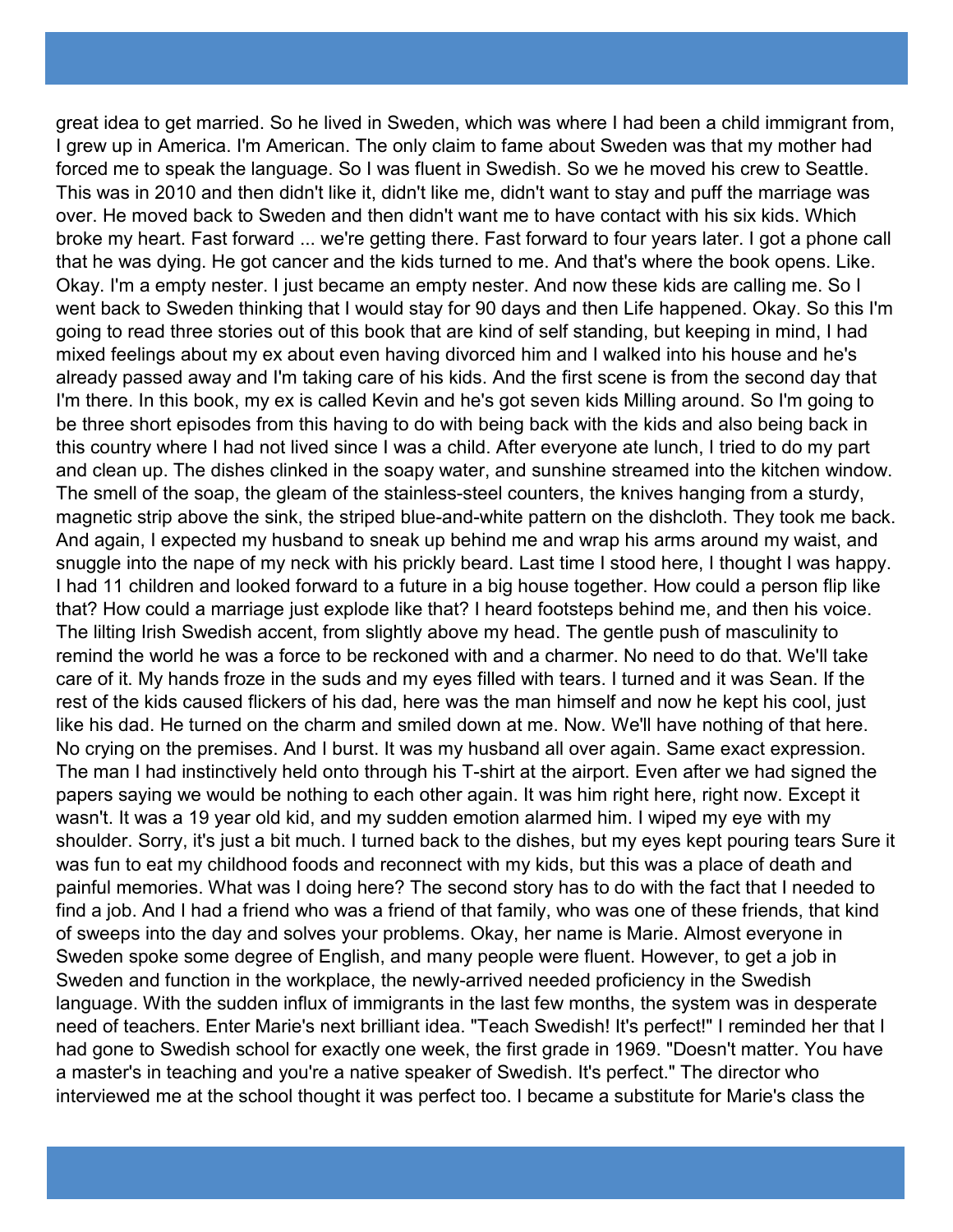very next week and soon had my own class to teach. I smiled and said it was great. But when Marie wasn't around, I confessed the truth on the phone to my mom. "It's the world's worst job, Mom." In

#### **00:30:33 Anna Dahland**

my whole professional life, I've never had anything like it. I was an associate professor in Korea. I write textbooks. This job pays only \$50 a day and I'm required to be in charge of 50 to 80 students for 4 hours at a stretch. It's open enrollment with optional attendance. Every day I'm teaching to a different group of people. Still, I was grateful. The job would get me the official Swedish income I needed to seek an apartment, and without a place to live, I might as well go home. Starting in mid October. I left the house at 6:30 in the morning. Three days a week. Walked briskly for a kilometer to catch the 7:10 train in the Centrum of my neighborhood. Then arrived at the other end of Stockholm a few minutes before my 8:00 class. It was a long commute that gave me plenty of time to think, and most mornings I sat on the train amused. As I rattled on the old Subway, that took me North after the transfer at Central Station, half-asleep and sweating under my winter scarf because I had forgotten to loosen it like everyone else. I couldn't help, but smile. This was the funniest thing I could have imagined. I wasn't even Swedish three months ago. Now, it was my job to welcome, newcomers, who probably knew more about Swedish culture than I did all because my mother took me to Swedish church and spoke this language to me when I was a child in America. The smiles continued at work, but I kept them to myself so no one would discover my secret. I felt like the illiterate man who carries a copy of the Wall Street Journal in his back pocket to make people think he's an intellectual. First of all, I couldn't spell Swedish worth a damn. Most Swedish words are spelled the way they sound, luckily. But there are some doozies that aren't. One day I had my back turned to a room full of students copying their discussion questions on to the Whiteboard from a textbook when I stopped short. The word was gjorde. G J O R D E. I started saying it to myself and looked at the context. I realized it was word for it "did" which is pronounced pretty much like Yoda from Star Wars. My eyes shifted from the combination GJ to the R and back to the GJ again, which was supposed to be pronounced as Y. That's how you spell that?? Suddenly it felt like 40 people were breathing at my back, and I wondered how long I've been standing there immobilized. I re-clutched the book and swung around to use my all-knowing teacher voice. So just start with the first two and I'll write the rest of the questions in a minute. I just thought of something. I sat down at the desk and pretended to busy myself with urgent business at my computer. I took a breath, observed that the students were discussing the first two questions happily, then stood back up to write the question with "gjorde" in it. I was hoping for no more surprises that morning. On the way home in the subway, I remembered that this wasn't the first time I was trying to figure out a new country. It was the third. The time in Korea was simple in a way. Everything was so different there and I expected them to be different. But the first time hadn't been like that, it was like this time, and I was really, really young. I realized I was half the age then that Sinead was now. I was so young that I was still a newcomer to life itself. What did I know? What did I have anything to compare with? That's how I ended up becoming American, deep down in myself, even though I was from somewhere else. And it wasn't surprising that I couldn't spell "did" in Swedish. What did I ever do in Sweden to attach that word to? I couldn't say i "gjorde" that much before we left. Okay. So as you can see, a lot of things happen and some of them were sad, but I have one more which is a little shorter than that one. And this is an episode that has to do with the fact that I spoke Swedish with no accent and I still do. I don't have an accent but I hadn't been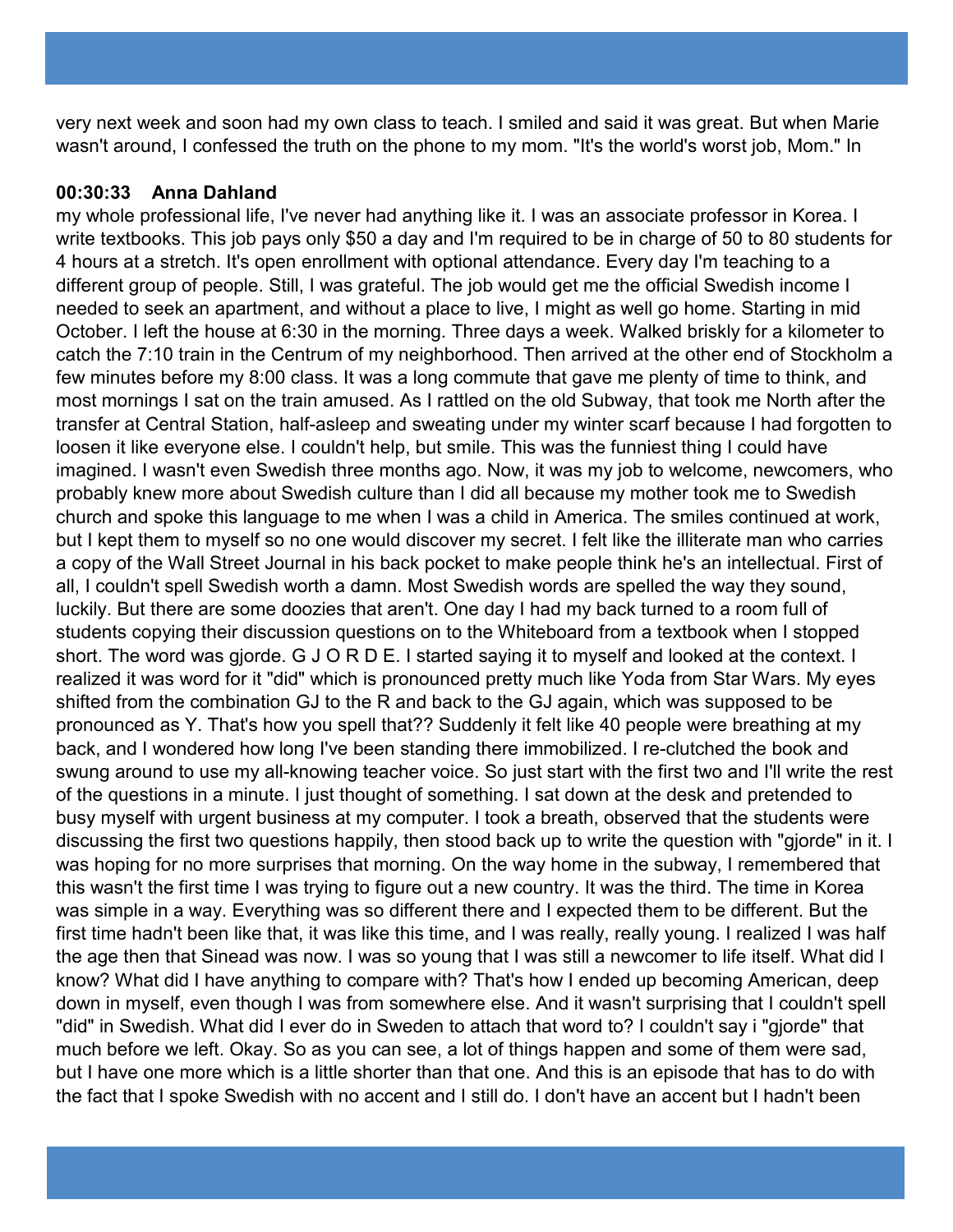using it, right? So, okay. And I was a child when I used in. There was a church. Okay, so here we go. During this difficult time, a few things also happened which were downright funny. And I should mention that I ended up taking care of two of the children. One was 12 and one was 16. So that was our little thing happening here. A little family of three. A few things happened that were downright funny. One of them involved shopping at the local mall, which was an activity. I didn't think I could mess up. The social workers had given me \$200 for each child to buy clothes, boots and winter clothes. At first, it went great. I took Finn and Sinead out separately, and we bonded while spending the money and discussing fashion choices. We stashed our shopping bags under the table at Burger King and bonded some more over burgers and fries. When both kids were done. I still had \$40 left. So, I popped my head into Sinead's room and asked if she needed anything else. Well, I'd like some hora byxor. She said, I wasn't quite sure what that was. Although. I recognize that byxor means pants. "So, a type of pants," I asked? "Yeah, I'll show you." She fiddled with the iPad and pulled up a picture of leggings with zigzag design on them. I had seen girls wearing them around town, and I thought they were cute. The style reminded me of the yoga pants the girls in Seattle walked around in. At first, I had thought yoga pants were too form-fitting to be attractive. But Jillian had shamed me out of that attitude when she was only 13. "Oh, come on, Mom. You can't be that old." So I had let her wear them, because I agreed I wasn't that old. Sinead's IPad pictures didn't have the Swedish name on them. So I knocked on Fin's door to make sure I knew how to ask for them. "Yeah, like she said they're hora byxor," he said. I had a vague sense that I should know what the first part of that word meant, or maybe should look it up. But I was busy, so I decided to repeat what the kids had said, go get a pair and check the task off my list. At the mall, I went into a shop that sold jeans and asked for hora byxor. The young cashier dressed, all in black and sporting black makeup, glanced up with a bored expression and said, "Never heard of them." So I figured they were more of a preteen thing. I looked in the store where Sinead had tried on jackets and t-shirts, but the salesman said they didn't have them either. I didn't see them hanging on any of the store windows as I walked around the mall either. Now I was on a mission. It was me against the hora byxor. I had to find them. Finally. I went into the baby and children's clothing store, which I hoped would have sizes big enough to fit Sinead. Walked up to the sweet smelling sales rep, pulled up the picture from my phone and said, "I've been looking everywhere for hora byxor. My 12 year old foster child really wants a pair. So I was hoping you'd have some." Of course, I said this in perfect Swedish without an accent so she had no doubt I knew what I was saying. The lady flushed deep pink. Her eyes darted from rack to rack, as if trying to escape from me. And then she rushed around toward the corner, where the store met the mall. With an uncoordinated wave toward a rack, she blurted, "Those are the only pants we have right there," and dashed back to the cash register, leaving me standing. But there right in front of me were hanging several pairs of hora byxor. Score one for me. They were too small for Sinead, but at least I had found some. With a victorious smile on my face, I decided to give up for the day and try to find bigger ones tomorrow. The ladies reaction had surprised me though. So, on the way home in the subway. I decided to try and spell hora the way it sounded into my online translation program and hope for the best. H-O-R-A I wrote in the translation box for Swedish, and the English box said: whore. I burst into the apartment and stomped into Fin's room without even knocking. "How could you let me do that. You knew what I was saying!" "What?" he said, barely glancing away from his computer game. "That's what everyone calls them." "Why?" "Because they're too tight. They make the girls look like damn whores." "Oh my God, you could have told me!" "You didn't ask." It was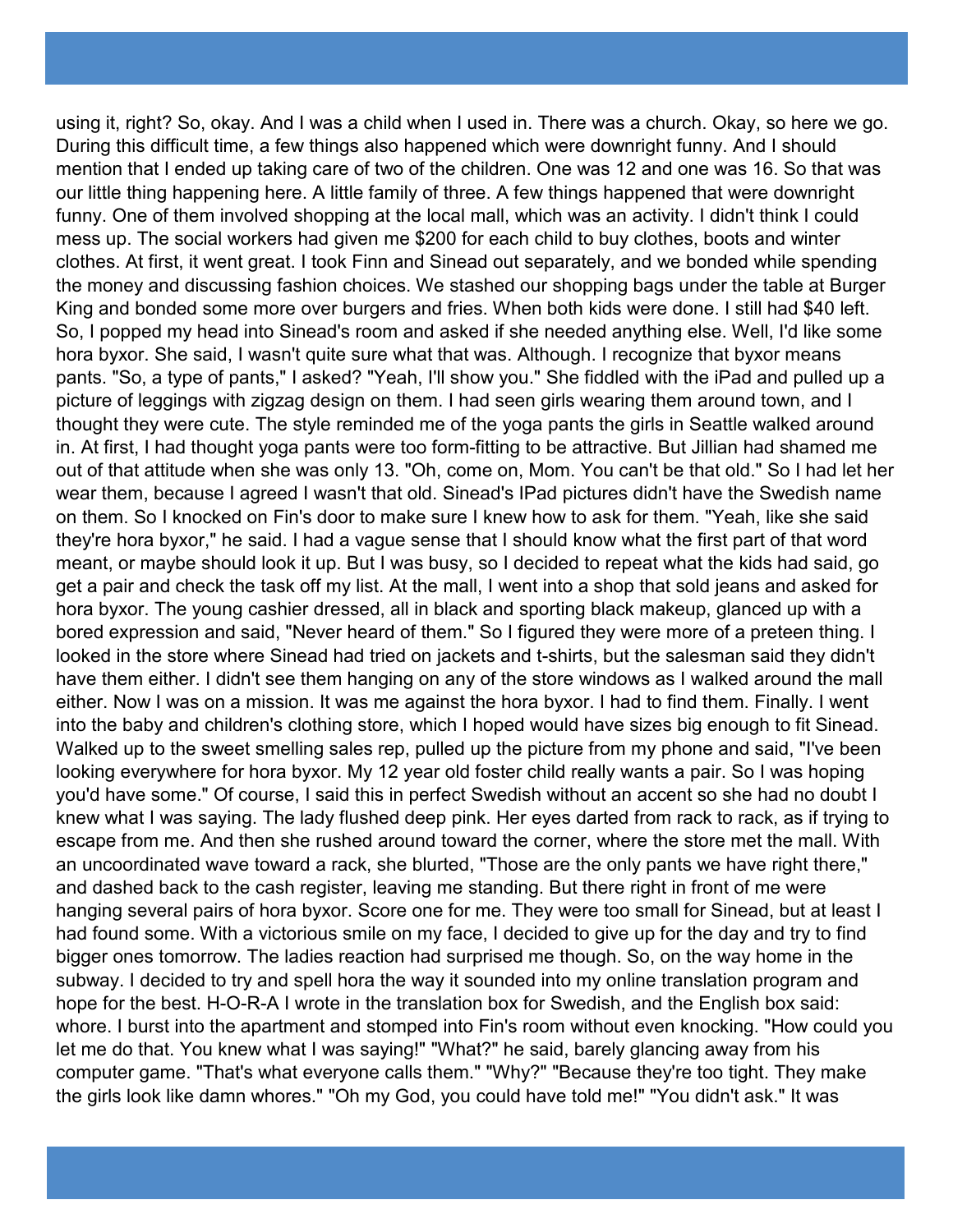weeks before I set foot in the mall again, and I never did return to the children's clothing store. I made a large semi circle around it every time I was up there on the second floor and glanced away in case the sales rep, might be looking out the window. Thank you for listening.

# **00:41:44 Lynn Miller**

Thank you, Anna, very much. Enjoy your reading. And that's fantastic. Thank you for sharing that with me. And if you want with us and if you want to put your, you know, the title of it in the chat, so people can track down your, your books. That be also great. Yeah, let's see. Okay, Michael Hickey would be up next for a three-minute open mic reading. Is that right? And then we'll have our third reader of the evening, Katrina Canyon.

## **00:42:22 Michael Hickey**

I have to say this is a very special group to me because in 2008... I knew Nelson Bentley. In 2008, Esther Helfgott nominated me for poet populist and I actually won and it kind of changed my life. So I don't know. I just I love her and I love this group. This poem is called this is the poem that I had written that was considered on the online and you there was like 13 poets and you had to pick your favorite. So this is the one I put up. It's called Don't Read This Poem. Don't read this poem unless your glass is half full, unless you're willing to believe that for every pissed-off tornado like the one in The Wizard of Oz, there is a sweet sister twister, like the Whirlwind in St. Mary's Kansas 1993. Ma asleep for hours. I hit the rack around midnight. Pa stumbles home drunk as usual bumbles to find his key, but there is no keyhole because there no house. The old white A frame is now perched 100 feet away with uncanny symmetry on top of the barn, as ma and I snoozed dreamily inside. Heirloom China neither chipped nor cracked, antique, crystal and mint condition. No farm, girl. Struck on the head. No animals killed or unaccounted for just a friendly. Pick me up from a lonely. Cyclone roaming through tornado alley on a Saturday night with God's fingerprints. Whirls all over it for my Miles down the road, the torrent spins a glorious Pit Stop through O'Malley's. Greenhouse plucks the sizable Garden of pink gardenias and Twirls its way through the state of Kansas a resplendent vacuum of positive energy tap-dancing pink. Tornado of love. Thank you.

# **00:44:21 Lynn Miller**

Thank you very much. Michael Hickey. I appreciate you bringing your open mic reading. Is there anyone else who'd like to do a reading before we go to our third reader of the evening James Jones? Thank you so much for volunteering. And you have three minutes, sir. Thank you for joining us.

#### **00:44:43 James Jones**

Of course. Thank you so much. I appreciate it, and I appreciate the opportunity. Thank you. This is entitled Consecration. Ten. A relaxation of cheek muscles leads to a symmetrical dangling of the mandible. The lower lip slowly releases. Nine. A warm rush of breath circles around the auricle, causing a stirring of air to caress the tympanic membrane. Pupils dilate. Eight. The tongue catches the taste of vanilla, peppermint and paraffin upon her skin. Seven. The lower lip forms words, the upper lip refuses to contribute. Six. Eyelids flutter, masking surreptitious glances below the belt line. Five. His neck smells of leather, tobacco and cedar. Four. The nose grazes along her wet silken nape. Three. The exalting cries from surrounding strangers erupts like the ocean stealing sand. Two.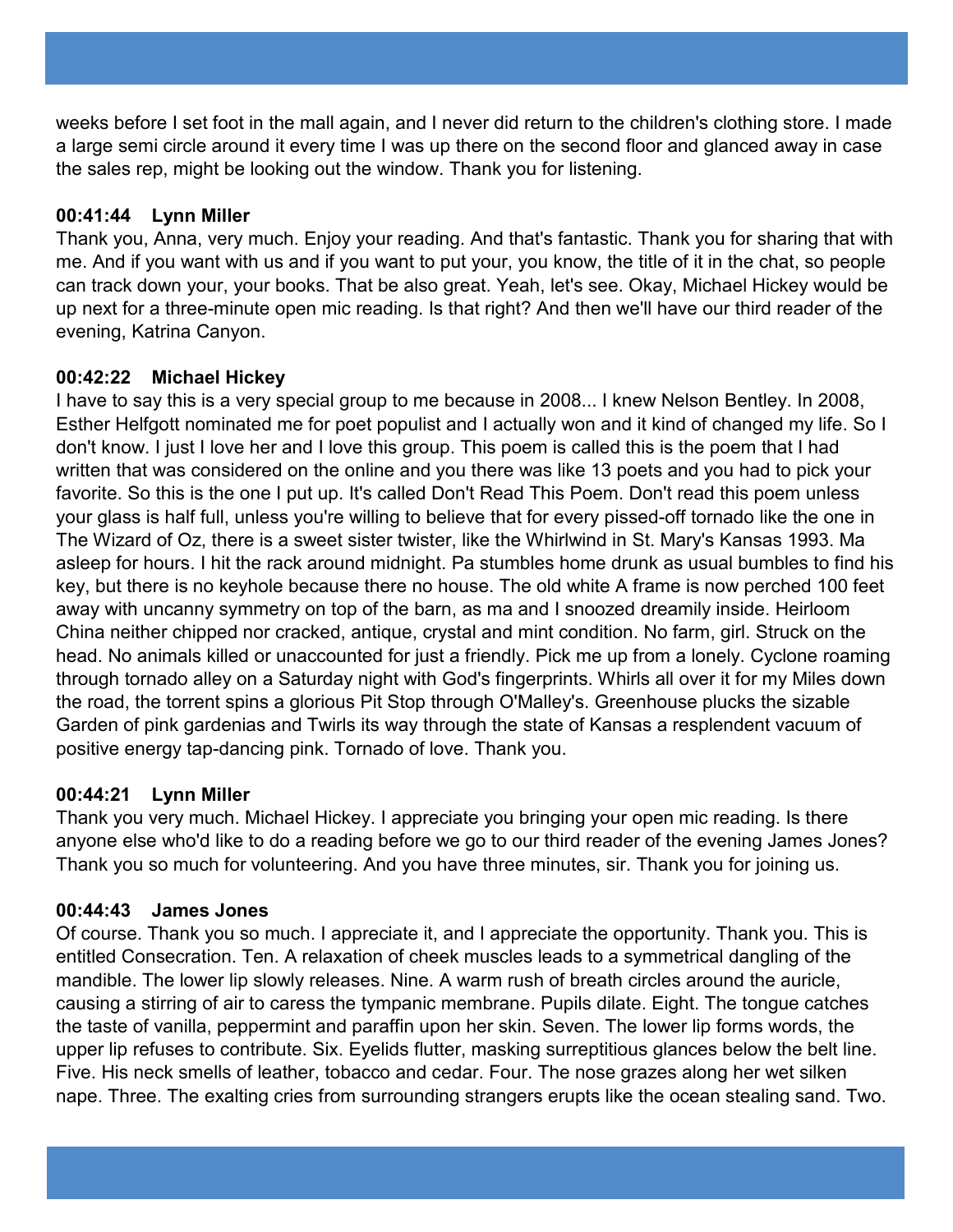A purging release of air follows a sharp shocking inhale. Their eyes closed in faith and anticipation. One. They surrender in an impulsive communion, consecrating the asphalt beneath, capturing the sacred air between them. They surrender again. Happy New Year.

#### **00:46:26 Lynn Miller**

Thank you so much for joining us tonight, James, and for reading for us.

## **00:46:30 James Jones**

Thank you.

## **00:46:32 Lynn Miller**

Wonderful. We've just had a wonderful range of readers. I just want to give any last call for a 3-minute Open Mic reader and I don't see everybody. So any hands going up that I don't see, let me know. Okay? Well, I'm excited to introduce our last reader tonight. As you know these are recorded, and they will be put up on a YouTube channel. So you can share, share this with friends or, you know, distant people who couldn't be here tonight, and it'll also be a podcast as well. Again. Thank you everyone for joining us. Our last reader this evening is Katrina Canyon. Katrina Canyon is a 2020 and 2019 Pushcart Prize nominee. Her stories have been published in the New York Times and Huffington Post. From 2000 to 2003. She served as Poet Laureate of Sunland Tujunga. Which I had to ask how to pronounce during that time. She started a poetry festival and ran several poetry readings. She was featured in the Los Angeles Times and was awarded the Montesi award from St. Louis University in 2011, 2012 and 2013. She has published multiple chap books and an album. Her latest collection is Surviving Home. So welcome Katrina.

# **00:48:08 Katrina Canyon**

Thank you very much. And I'm really happy to be here and Benjamin and Anna it has been an honor to hear your words as well as you Ginger and Michael and James, it's always wonderful to hear you. Michael and James are part of something I didn't put in my bio, the Canyon Poets, which is a poetry reading I started at the beginning of the covid pandemic. And it's been running every Thursday, since then, and we have featured readers every Thursday. So if you're interested, I usually post it on my website which I put in the chat already because I know when I'm done reading you guys going to be out of here like this place is on fire. So I will start my reading now. My pain is sculpted into art for you to consume. Here is my pain: gunshots echoing into the night, bullets whizzing past me as I flee across abandoned lots, heroin hidden behind the pink bow in my panties. Consume it. Here is my pain: Switch mark weapons, the smell of PCP, a black man dead in a Texas Creek. Consume it. This is my pain. My mother beaten black by my father. My father beaten blue by police over my voice. Consume it. This is my pain. My furniture pushed past the sidewalk while LA Marshalls watched and my friends stared. Consume it. This is my pain. Getting stopped by police for mumbling reasons, getting searched without cause, being followed in fear. Consume it. This is my pain, watching my mother die while watching white women live with the same thing. Seeing my tiny baby cry among fat white babies. Consume it, this is my pain, watching black babies die. Consume it. This is my pain, watching black boys die. Consume it. This is my pain, watching black men die. Consume it. Discuss it. Write it. Allow it to give you verbal diarrhea on CNN, MSNBC and Fox News. Give it a Black Lives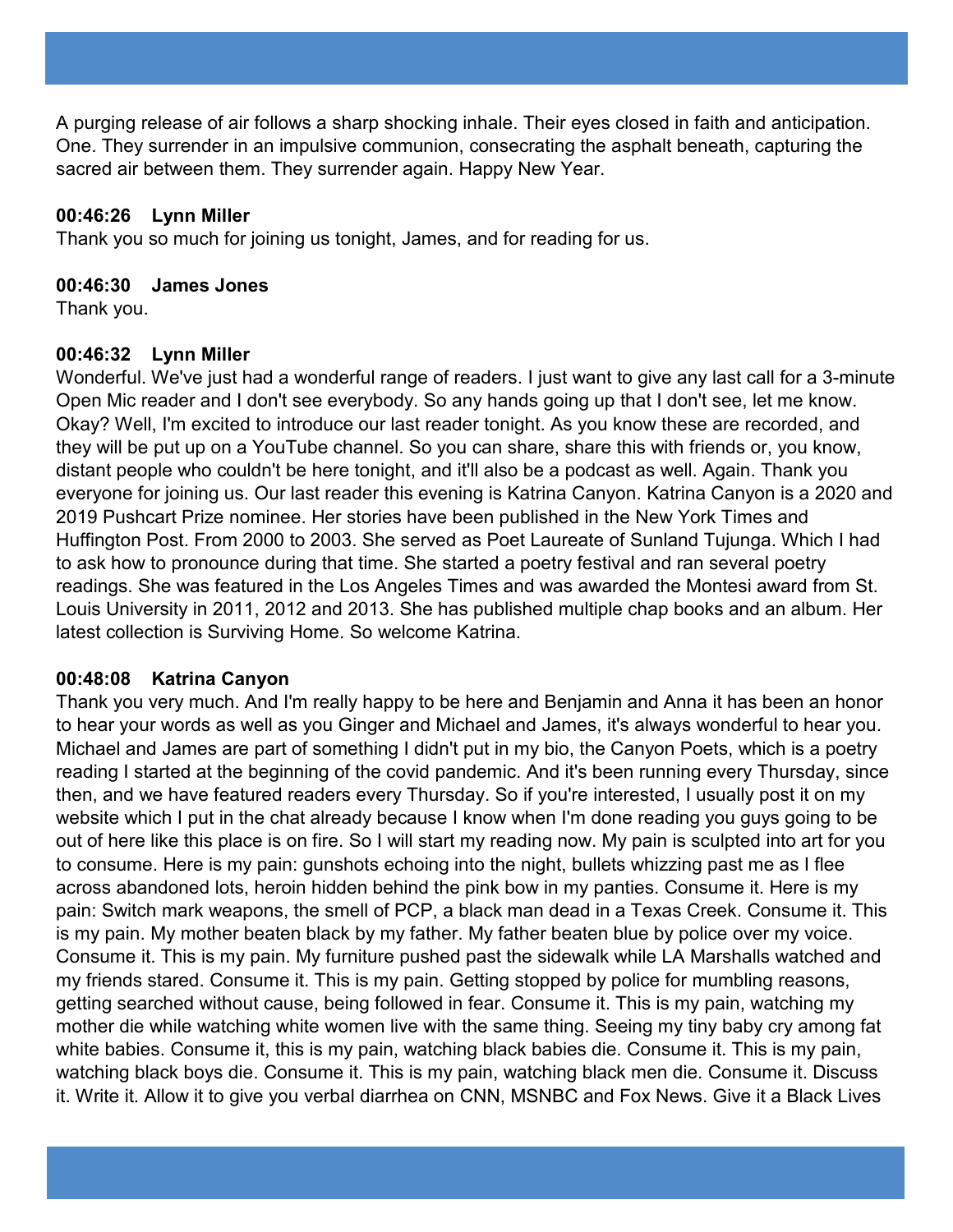Matter hashtag and then do absolutely nothing. This one is called. Thank you. Small bear to Great Bear. "This is the Big Dipper," I say. "No." She splays my fingers into prawns and measures the night sky from Minor to Major. "There's the Big Dipper," she corrects. "They are all the same," I say. She replies, "No, they all have their place, their color like race. You cannot move from one to the other." I dismissed their distinctive twinkles and say, "they are the same." "They're not," she denies. "They're in different places like you and me." "But we're both here. I..." Her hands raised before my face and blocks the stars before my eyes. "No, we're not, you're here and I'm back there." Thank you. This one is called the new hope. Sitting atop the wall in my backyard. Sitting out the broadcast of Draft Notice on TV. Maybe the wall will hold my brother away from Vietnam. Sitting atop the cement block wall, kicking loose dirt from my Mary Jane's, ants scramble beneath showers of dust. Life and death separate between blades of grass. I am balancing atop a telephone wire between tossed sneakers and lost kites and crows caws. Atop my head sits the squirrel, and in my mouth, blindness replaces sight, where the sun freezes in my hand, and the moon burns my eyes and I kick away the crust in between my soles. This is where I will find a picket fence, painted white like dandelions. Thank you. Authority questions. Would it have been different if I were white, and if I had blue eyes, and I lived on a ranch with five hundred head of cattle? Would the doctor have still called me a liar, which he did. Would he have made the nurses hold me down while he pushed the speculum inside of me? Would he have said, "there are no black virgins living in the Midway" before he found my hymen, which he did? Before he called my mother, which he did before he was proven wrong, which he was? Would I have told my mother if my father hadn't already taught me how to be a good girl? How to be quiet? How to use the workarounds to hold onto virginity? Would I still have something to give? Innocence? Love? Trust? If it had not been taken from me already. Thank you. This one is called Trifling with Heroin. She learned to cut lines at eight. Look at her, she's so cute. She's imitating me. So proud to see the girl playing with salt. She slowly scraped a playing card along the dark wood, catching every grain. The transition to heroin was a given. The wife's little helper. Antipathy grew from [inaudible] heroin, to PCP, to crack. You often accused her of stealing, of being against you. Stillness was threatening enough. You played this game day to day. Joined by noone. Separated by futile talents. This is your daughter sitting at your knee. Now cut more into the other line. Make them straight. Thank you. This is called fan. On her knees with a button bread, she presses her auburn chin against the silver steel grate. She wills cool air from humidity which flies between brisk blades and resides upon her cheek. In her ears she catches the drum of the motor and her teeth hum like drunken bees. She shuts her eyes before the dry, and dreams of snow of wind of icy sheets of rain. Her hair stands straight and static shock as she smacks her nose against the blades. She stands and takes two steps back. And two steps back, until all she feels is heat and pain. A die cast on sand. I thought your hard edges were stone and immovable. Your freckles change, all mines, depending on the side you show, fortune or destruction. When I rolled you over and your character changed as you were nestled in dust, spread before 0ceans of fire. Akin to a volcano ashen or acrimony. Your disregard fought with the wishbone. You gave me your heretic cornerstone speech, metamorphic rock ground into gravel and grit. After sunset you showed me revelations of rubble buried in my fragmented shell. I held you. You did not move, yet my heart did. When waves buried you beneath the water, I reached into the seaweed and plucked you out. Thanks. This one is called while dreaming of Harvey Weinstein. You peer at the top of my epidermal layers in search of an opening I will never give you. Nor will I supplicate myself to your playmate desires. With a wave of my hand I misdirect your stare toward the